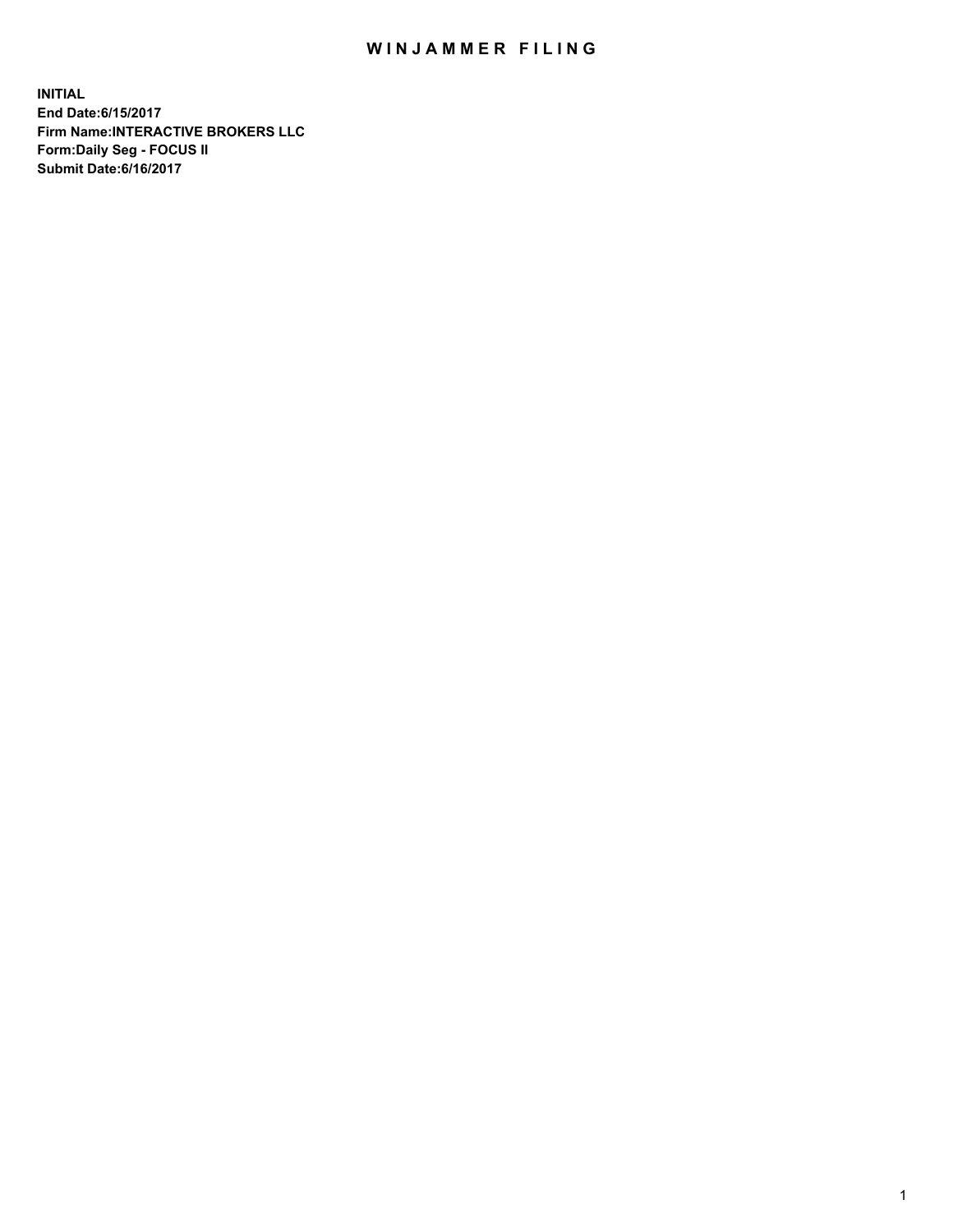## **INITIAL End Date:6/15/2017 Firm Name:INTERACTIVE BROKERS LLC Form:Daily Seg - FOCUS II Submit Date:6/16/2017 Daily Segregation - Cover Page**

| Name of Company<br><b>Contact Name</b><br><b>Contact Phone Number</b><br><b>Contact Email Address</b>                                                                                                                                                                                                                          | <b>INTERACTIVE BROKERS LLC</b><br>James Menicucci<br>203-618-8085<br>jmenicucci@interactivebrokers.c<br>om |
|--------------------------------------------------------------------------------------------------------------------------------------------------------------------------------------------------------------------------------------------------------------------------------------------------------------------------------|------------------------------------------------------------------------------------------------------------|
| FCM's Customer Segregated Funds Residual Interest Target (choose one):<br>a. Minimum dollar amount: ; or<br>b. Minimum percentage of customer segregated funds required:%; or<br>c. Dollar amount range between: and; or<br>d. Percentage range of customer segregated funds required between:% and%.                          | $\overline{\mathbf{0}}$<br>0<br>155,000,000 245,000,000<br>0 <sub>0</sub>                                  |
| FCM's Customer Secured Amount Funds Residual Interest Target (choose one):<br>a. Minimum dollar amount: ; or<br>b. Minimum percentage of customer secured funds required:%; or<br>c. Dollar amount range between: and; or<br>d. Percentage range of customer secured funds required between:% and%.                            | $\overline{\mathbf{0}}$<br>$\overline{\mathbf{0}}$<br>80,000,000 120,000,000<br>00                         |
| FCM's Cleared Swaps Customer Collateral Residual Interest Target (choose one):<br>a. Minimum dollar amount: ; or<br>b. Minimum percentage of cleared swaps customer collateral required:% ; or<br>c. Dollar amount range between: and; or<br>d. Percentage range of cleared swaps customer collateral required between:% and%. | $\overline{\mathbf{0}}$<br>$\overline{\mathbf{0}}$<br>0 <sub>0</sub><br><u>00</u>                          |

Attach supporting documents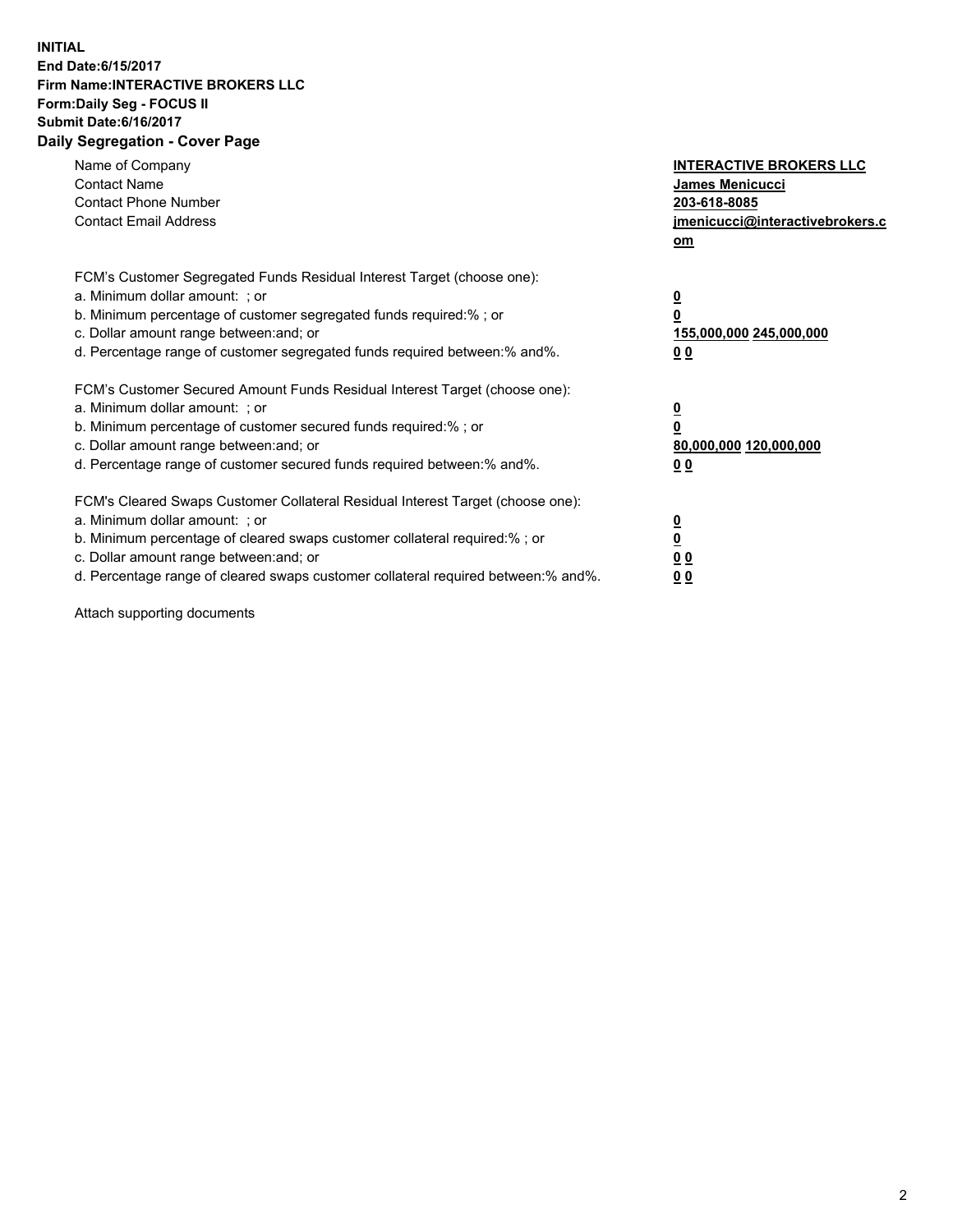## **INITIAL End Date:6/15/2017 Firm Name:INTERACTIVE BROKERS LLC Form:Daily Seg - FOCUS II Submit Date:6/16/2017**

|     | <b>Daily Segregation - Secured Amounts</b>                                                  |                                         |
|-----|---------------------------------------------------------------------------------------------|-----------------------------------------|
|     | Foreign Futures and Foreign Options Secured Amounts                                         |                                         |
|     | Amount required to be set aside pursuant to law, rule or regulation of a foreign            | $0$ [7305]                              |
|     | government or a rule of a self-regulatory organization authorized thereunder                |                                         |
| 1.  | Net ledger balance - Foreign Futures and Foreign Option Trading - All Customers             |                                         |
|     | A. Cash                                                                                     | 356,385,302 [7315]                      |
|     | B. Securities (at market)                                                                   | $0$ [7317]                              |
| 2.  | Net unrealized profit (loss) in open futures contracts traded on a foreign board of trade   | -6,874,887 [7325]                       |
| 3.  | Exchange traded options                                                                     |                                         |
|     | a. Market value of open option contracts purchased on a foreign board of trade              | 60,829 [7335]                           |
|     | b. Market value of open contracts granted (sold) on a foreign board of trade                | <u>-18,015</u> [7337]                   |
| 4.  | Net equity (deficit) (add lines 1.2. and 3.)                                                | 349,553,229 [7345]                      |
| 5.  | Account liquidating to a deficit and account with a debit balances - gross amount           | <u>18,113</u> [7351]                    |
|     | Less: amount offset by customer owned securities                                            | 0 [7352] 18,113 [7354]                  |
| 6.  | Amount required to be set aside as the secured amount - Net Liquidating Equity              | 349,571,342 [7355]                      |
|     | Method (add lines 4 and 5)                                                                  |                                         |
| 7.  | Greater of amount required to be set aside pursuant to foreign jurisdiction (above) or line | 349,571,342 [7360]                      |
|     | 6.                                                                                          |                                         |
|     | FUNDS DEPOSITED IN SEPARATE REGULATION 30.7 ACCOUNTS                                        |                                         |
| 1.  | Cash in banks                                                                               |                                         |
|     | A. Banks located in the United States                                                       | 64,957,787 [7500]                       |
|     | B. Other banks qualified under Regulation 30.7                                              | 0 [7520] 64,957,787 [7530]              |
| 2.  | Securities                                                                                  |                                         |
|     | A. In safekeeping with banks located in the United States                                   | 343,614,525 [7540]                      |
|     | B. In safekeeping with other banks qualified under Regulation 30.7                          | 0 [7560] 343,614,525 [7570]             |
| 3.  | Equities with registered futures commission merchants                                       |                                         |
|     | A. Cash                                                                                     | $0$ [7580]                              |
|     | <b>B.</b> Securities                                                                        | <u>0</u> [7590]                         |
|     | C. Unrealized gain (loss) on open futures contracts                                         | 0 [7600]                                |
|     | D. Value of long option contracts                                                           | $0$ [7610]                              |
|     | E. Value of short option contracts                                                          | 0 [7615] 0 [7620]                       |
| 4.  | Amounts held by clearing organizations of foreign boards of trade                           |                                         |
|     | A. Cash                                                                                     | $0$ [7640]                              |
|     | <b>B.</b> Securities                                                                        | $0$ [7650]                              |
|     | C. Amount due to (from) clearing organization - daily variation                             | $0$ [7660]                              |
|     | D. Value of long option contracts                                                           | $0$ [7670]                              |
|     | E. Value of short option contracts                                                          | 0 [7675] 0 [7680]                       |
| 5.  | Amounts held by members of foreign boards of trade                                          |                                         |
|     | A. Cash                                                                                     | 75,035,452 [7700]                       |
|     | <b>B.</b> Securities                                                                        | $0$ [7710]                              |
|     | C. Unrealized gain (loss) on open futures contracts                                         | 397,316 [7720]                          |
|     | D. Value of long option contracts                                                           | 60,829 [7730]                           |
|     | E. Value of short option contracts                                                          | <u>-18,015</u> [7735] 75,475,582 [7740] |
| 6.  | Amounts with other depositories designated by a foreign board of trade                      | 0 [7760]                                |
| 7.  | Segregated funds on hand                                                                    | $0$ [7765]                              |
| 8.  | Total funds in separate section 30.7 accounts                                               | 484,047,894 [7770]                      |
| 9.  | Excess (deficiency) Set Aside for Secured Amount (subtract line 7 Secured Statement         | 134,476,552 [7380]                      |
|     | Page 1 from Line 8)                                                                         |                                         |
| 10. | Management Target Amount for Excess funds in separate section 30.7 accounts                 | 80,000,000 [7780]                       |
| 11. | Excess (deficiency) funds in separate 30.7 accounts over (under) Management Target          | 54,476,552 [7785]                       |
|     |                                                                                             |                                         |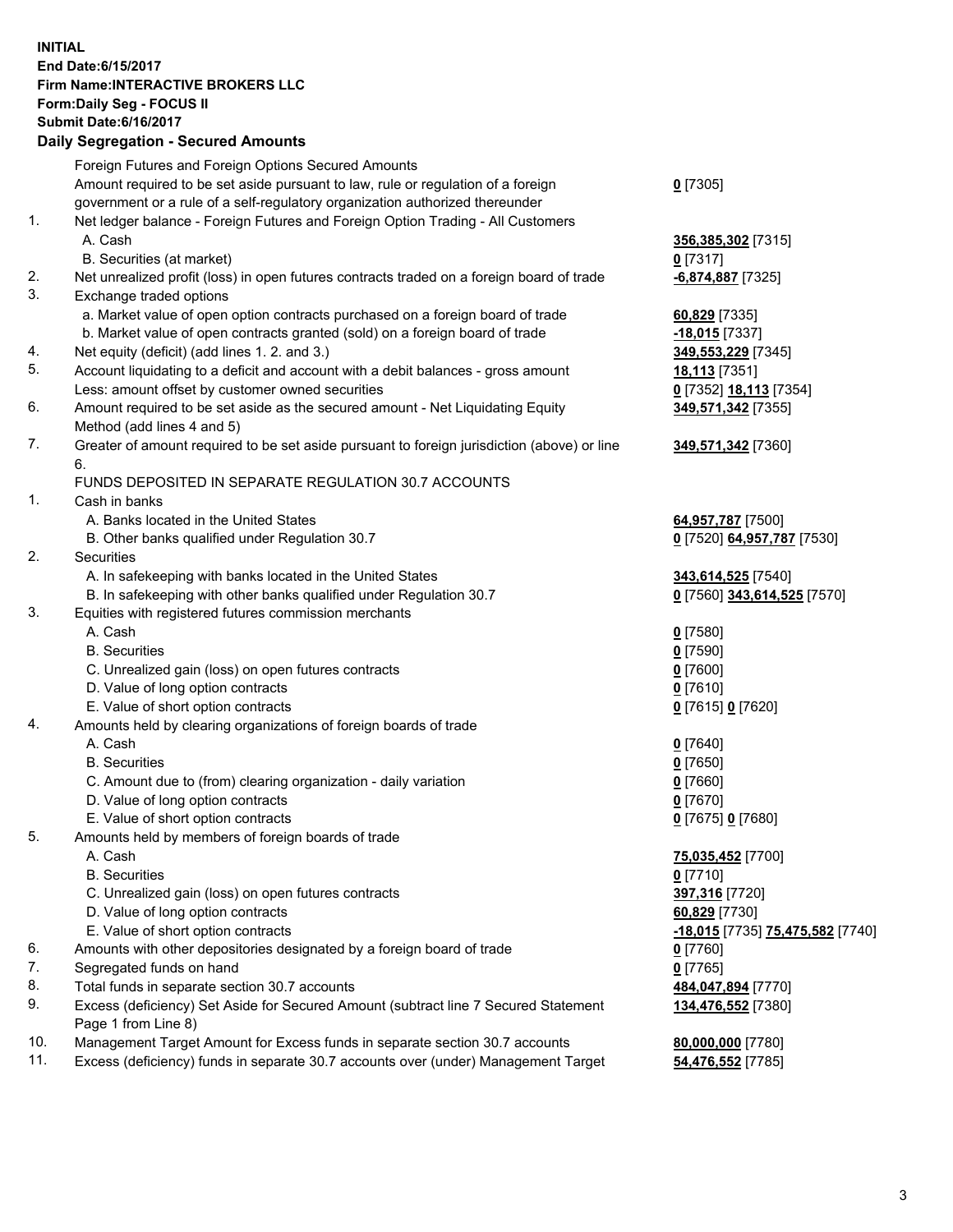**INITIAL End Date:6/15/2017 Firm Name:INTERACTIVE BROKERS LLC Form:Daily Seg - FOCUS II Submit Date:6/16/2017 Daily Segregation - Segregation Statement** SEGREGATION REQUIREMENTS(Section 4d(2) of the CEAct) 1. Net ledger balance A. Cash **3,953,331,252** [7010] B. Securities (at market) **0** [7020] 2. Net unrealized profit (loss) in open futures contracts traded on a contract market **-47,389,966** [7030] 3. Exchange traded options A. Add market value of open option contracts purchased on a contract market **301,341,107** [7032] B. Deduct market value of open option contracts granted (sold) on a contract market **-381,555,072** [7033] 4. Net equity (deficit) (add lines 1, 2 and 3) **3,825,727,321** [7040] 5. Accounts liquidating to a deficit and accounts with debit balances - gross amount **220,440** [7045] Less: amount offset by customer securities **0** [7047] **220,440** [7050] 6. Amount required to be segregated (add lines 4 and 5) **3,825,947,761** [7060] FUNDS IN SEGREGATED ACCOUNTS 7. Deposited in segregated funds bank accounts A. Cash **423,781,996** [7070] B. Securities representing investments of customers' funds (at market) **2,419,337,185** [7080] C. Securities held for particular customers or option customers in lieu of cash (at market) **0** [7090] 8. Margins on deposit with derivatives clearing organizations of contract markets A. Cash **25,102,507** [7100] B. Securities representing investments of customers' funds (at market) **1,238,131,734** [7110] C. Securities held for particular customers or option customers in lieu of cash (at market) **0** [7120] 9. Net settlement from (to) derivatives clearing organizations of contract markets **-11,089,912** [7130] 10. Exchange traded options A. Value of open long option contracts **301,372,448** [7132] B. Value of open short option contracts **-381,735,748** [7133] 11. Net equities with other FCMs A. Net liquidating equity **0** [7140] B. Securities representing investments of customers' funds (at market) **0** [7160] C. Securities held for particular customers or option customers in lieu of cash (at market) **0** [7170] 12. Segregated funds on hand **0** [7150] 13. Total amount in segregation (add lines 7 through 12) **4,014,900,210** [7180] 14. Excess (deficiency) funds in segregation (subtract line 6 from line 13) **188,952,449** [7190] 15. Management Target Amount for Excess funds in segregation **155,000,000** [7194] **33,952,449** [7198]

16. Excess (deficiency) funds in segregation over (under) Management Target Amount Excess